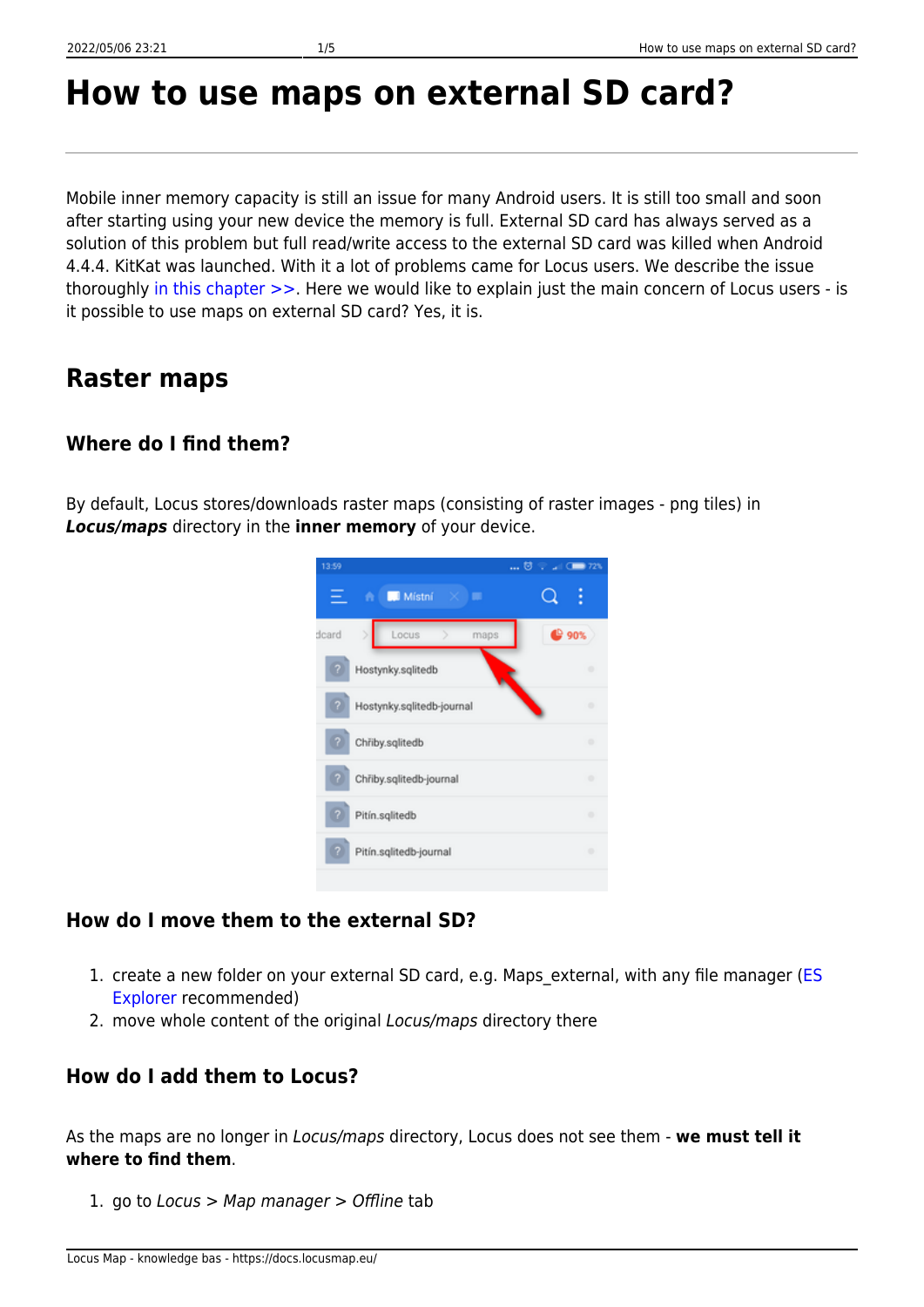| ccupulate. 2020/10/06-12.25 = manual.rag.now_co_maps_sucaru nccps.//uocs.locusmap.eu/uoku.php?iu=manual.rag.now_co_map |                                     |                                                                |          |  |
|------------------------------------------------------------------------------------------------------------------------|-------------------------------------|----------------------------------------------------------------|----------|--|
| and then External maps<br>2. tap                                                                                       |                                     |                                                                |          |  |
|                                                                                                                        | Maps<br>←                           |                                                                | Ξ<br>ŧ   |  |
|                                                                                                                        | ONLINE                              | OFFLINE                                                        | WMS      |  |
|                                                                                                                        | MAPS                                | /sdcard/Locus/maps                                             |          |  |
|                                                                                                                        |                                     | EUROPE - CZECH REPUBLIC<br>/sdcard/Locus/mapsVector/Activities |          |  |
|                                                                                                                        | <b>EUROPE</b>                       |                                                                |          |  |
|                                                                                                                        |                                     | /sdcard/Locus/mapsVector/europe                                |          |  |
|                                                                                                                        |                                     |                                                                |          |  |
|                                                                                                                        |                                     |                                                                |          |  |
|                                                                                                                        |                                     |                                                                |          |  |
|                                                                                                                        |                                     | Offline maps download                                          | 嵒        |  |
|                                                                                                                        |                                     | <b>External maps</b>                                           | Ľ        |  |
|                                                                                                                        |                                     |                                                                |          |  |
|                                                                                                                        |                                     |                                                                |          |  |
| 3. find your new "Maps_external" folder and confirm blue button                                                        |                                     |                                                                |          |  |
|                                                                                                                        | <b>Browse data</b><br>←             |                                                                | ŧ<br>Ξ   |  |
|                                                                                                                        | SDCARD<br>⋋<br>$\ddot{\phantom{0}}$ | > MAPS_EXTERNAL                                                |          |  |
|                                                                                                                        | One up                              | Hostynky.sqlitedb                                              |          |  |
|                                                                                                                        | 48.41 MB                            | May 19, 2017, 14:19                                            | $\vdots$ |  |
|                                                                                                                        |                                     |                                                                |          |  |
|                                                                                                                        |                                     |                                                                |          |  |
|                                                                                                                        |                                     |                                                                |          |  |
|                                                                                                                        |                                     |                                                                |          |  |
|                                                                                                                        |                                     |                                                                |          |  |
|                                                                                                                        |                                     |                                                                |          |  |
|                                                                                                                        |                                     |                                                                |          |  |
|                                                                                                                        |                                     |                                                                |          |  |
|                                                                                                                        |                                     |                                                                |          |  |

4. your "Maps\_external" folder appears in Locus > Maps manager > Offline tab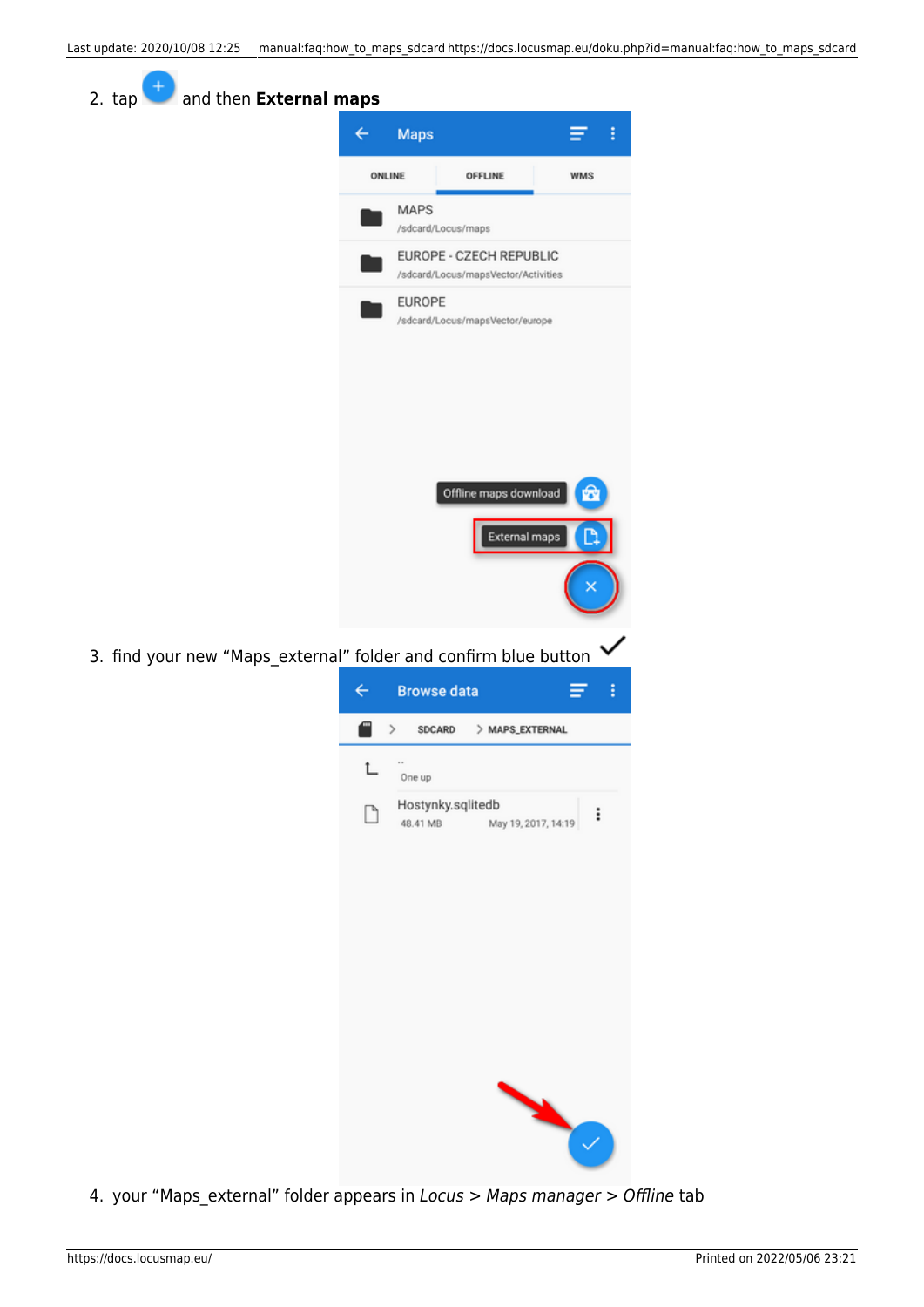

[More about adding and using external maps >>](https://docs.locusmap.eu/doku.php?id=manual:user_guide:maps_external)

Locus Map needs its internal folder Locus/Maps for downloading new maps - new maps can not be downloaded directly to the external SD card. Therefore, the procedure above should be performed every time you download a new raster map if you need to free inner memory space.

# **Vector maps**

## **Where do I find them?**

LoMaps or other vector maps are stored by default in /Locus/mapsVector/ directory.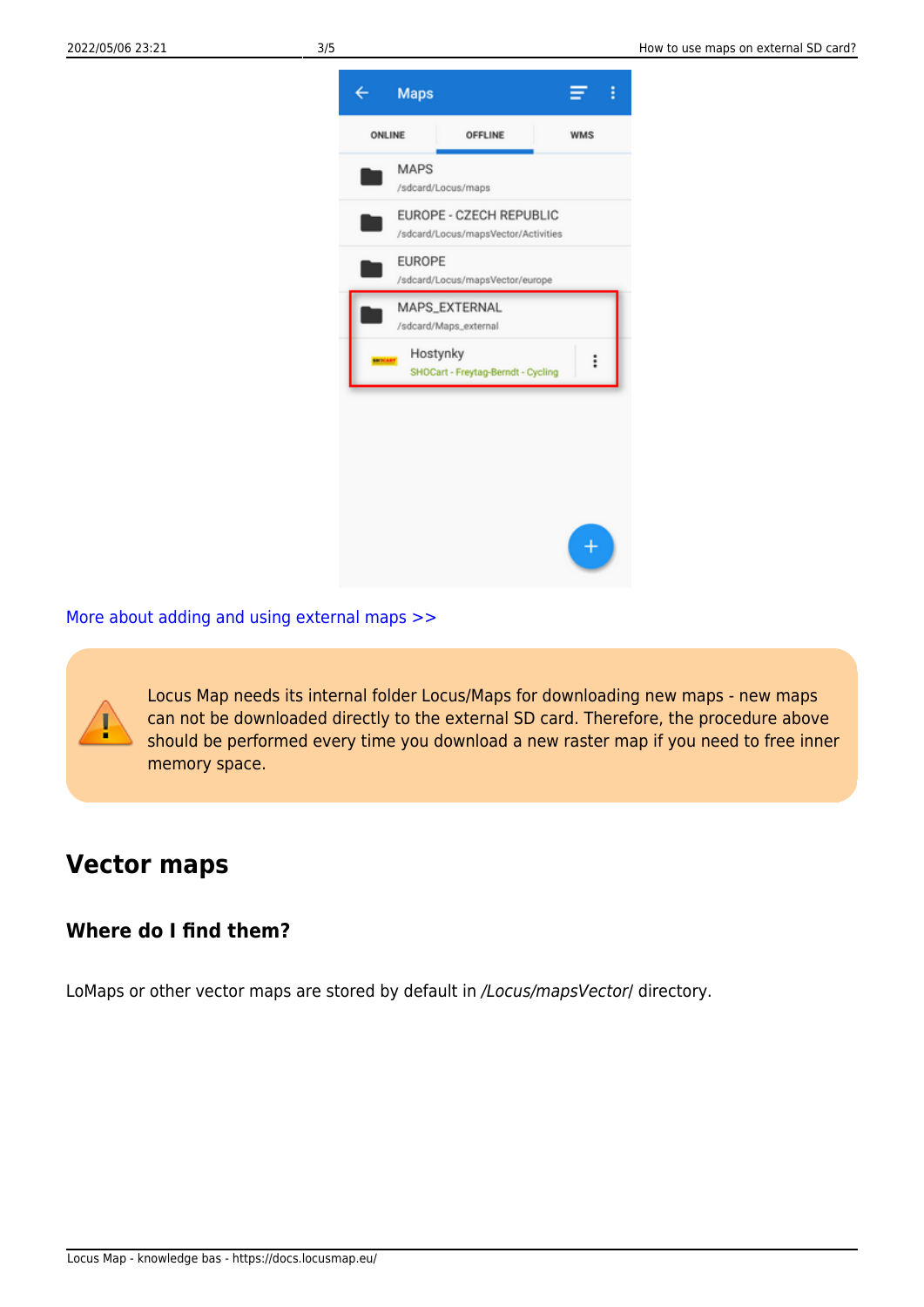

#### **How do I move them to the external SD?**

- 1. create a new folder on your external SD card, e.g. Maps\_vector\_external, with any file manager [\(ES Explorer](https://play.google.com/store/apps/details?id=com.estrongs.android.pop) recommended)
- 2. move whole content of the original Locus/mapsVector directory there

#### **How do I add them to Locus?**

You have to redefine the path to your vector maps in Locus settings:

1. go to Locus settings > Miscellaneous > Default directories > Set 'mapsVector' directory



- 2. find your newly created folder Maps\_vector\_external and confirm
- 3. restart Locus